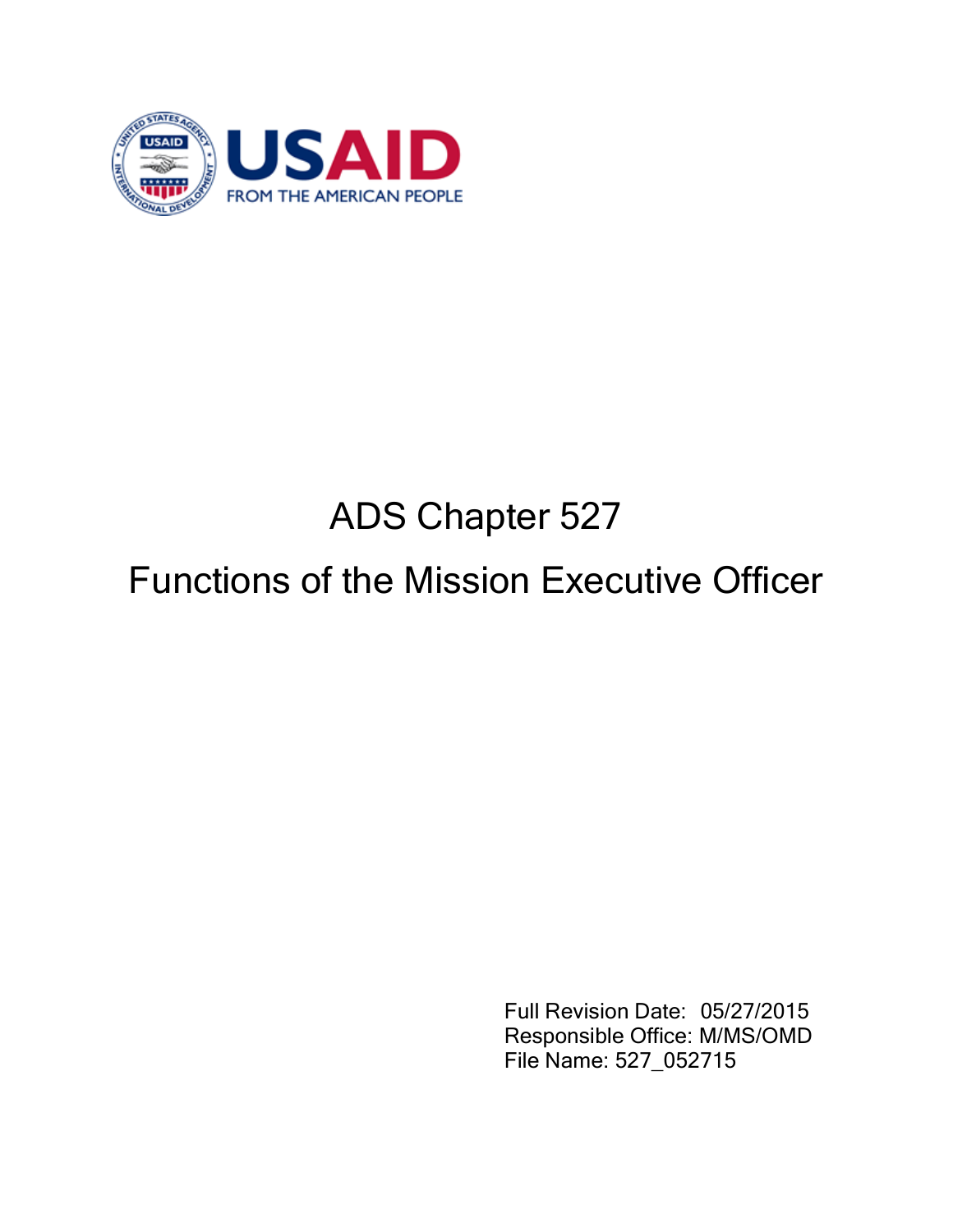# **Functional Series 500 – Management Services ADS 527 – Functions of the Mission Executive Officer**

# *This chapter has been revised in its entirety.*

## **Table of Contents**

| 527.1   |                                                                        |
|---------|------------------------------------------------------------------------|
| 527.2   |                                                                        |
| 527.3   | POLICY DIRECTIVES AND REQUIRED PROCEDURES  4                           |
| 527.3.1 |                                                                        |
| 527.3.2 | Mission Controller and Executive Officer Functions 15                  |
| 527.3.3 | Program Officer and Executive Officer Functions 15                     |
| 527.3.4 | <b>Executive Officer Relationships With Administrative Offices and</b> |
| 527.3.5 | <b>Executive Officer Relationships with M/MS/OMD and Other USAID/W</b> |
| 527.4   |                                                                        |
| 527.4.1 |                                                                        |
| 527.4.2 |                                                                        |
| 527.5   |                                                                        |
| 527.6   |                                                                        |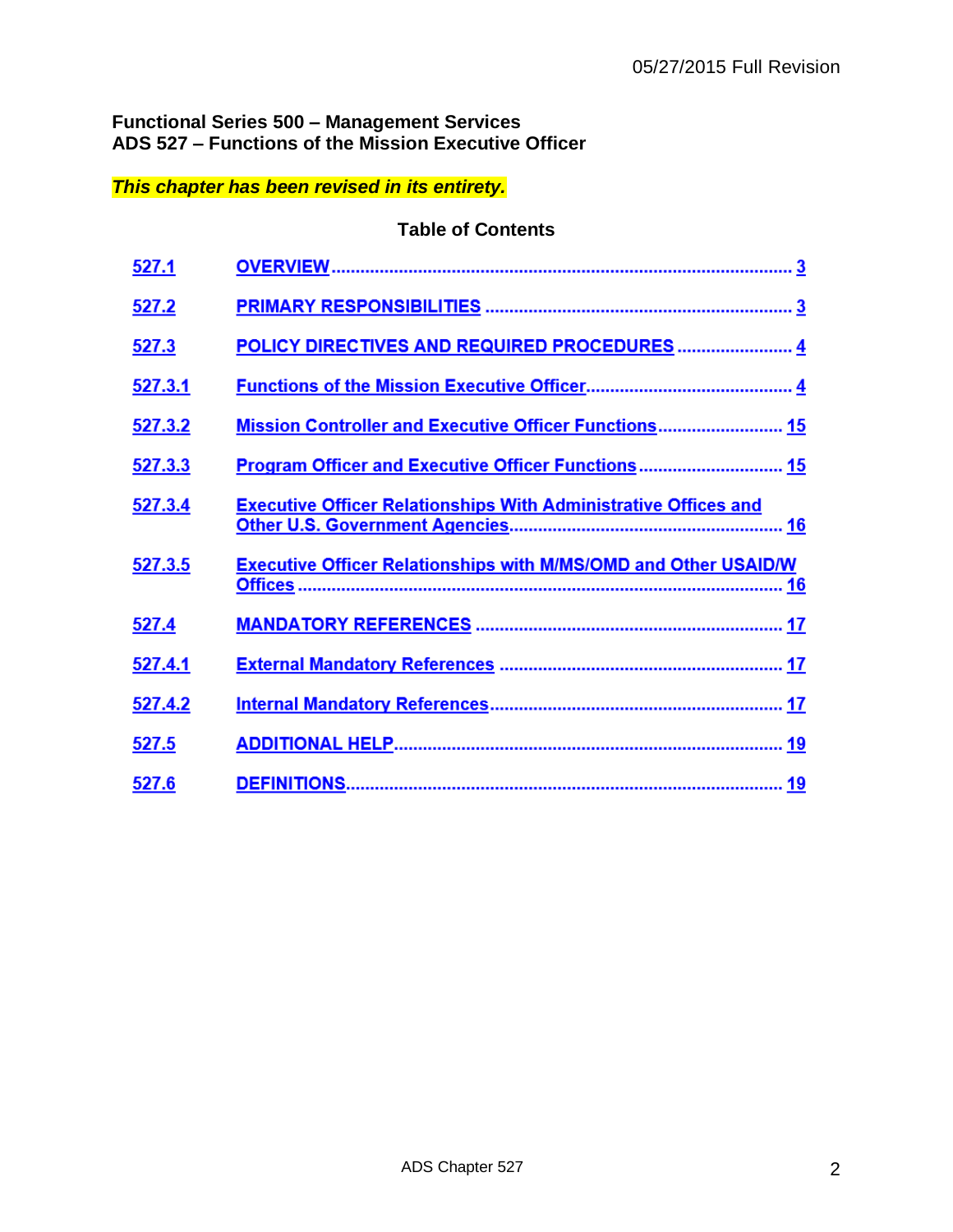# **ADS 527 – Functions of the Mission Executive Officer**

## **527.1 OVERVIEW**

Effective Date: 05/27/2015

This chapter describes the functions of USAID Mission Executive Officers (EXOs). This chapter specifies, in detail, the responsibilities generally carried out by the Mission EXO, in order to ensure efficient, cost-effective, safe, secure, and administratively sound Mission operations and management.

The roles and responsibilities discussed in this chapter will vary from Mission to Mission, based on the stage each Mission has reached in consolidating administrative support services under the Department of State International Cooperative Administrative Support Services (ICASS) (see **[Joint Management Board](http://www.jmc.gov/)** and **[ADS](http://www.usaid.gov/ads/policy/500/520)  [520, International Cooperative Administrative Support Services \(ICASS\)](http://www.usaid.gov/ads/policy/500/520)**). Each EXO, Agency manager, and administrative specialist should view these guidelines as a tool to judge their appropriate role in meeting the support requirements of Agency programs and Mission functions. Section **527.5** of this chapter provides additional guidance to assist EXOs, Agency managers, and administrative specialists who participate in Mission administrative management assessments or serve on Mission opening or closeout teams.

NOTE: The responsibilities and activities discussed in this chapter are defined expansively to deal with the myriad of functions carried out by a USAID EXO in a "stand-alone" Mission overseas. In an era of rapid administrative service consolidation, many services may now be provided to a USAID Mission by an Embassy through an ICASS service-provision agreement at post. In such cases, the EXO serves as the Mission administrative liaison officer, responsible for ensuring that the ICASS service provider is meeting USAID Mission-support requirements in an efficient and costeffective manner.

## **527.2 PRIMARY RESPONSIBILITIES**

Effective Date: 05/27/2015

**a.** The **Executive Officer (EXO)** is responsible for specific aspects of administrative management of the USAID Mission in the following functional areas:

- **Business Management analysis, planning, and advice;**
- Program Support;
- Operating Expense (OE) Budget planning, implementation, and analysis;
- Providing advice and support to Implementing Partners, as appropriate, and as may be authorized by cognizant Mission project personnel;
- Human Capital Management;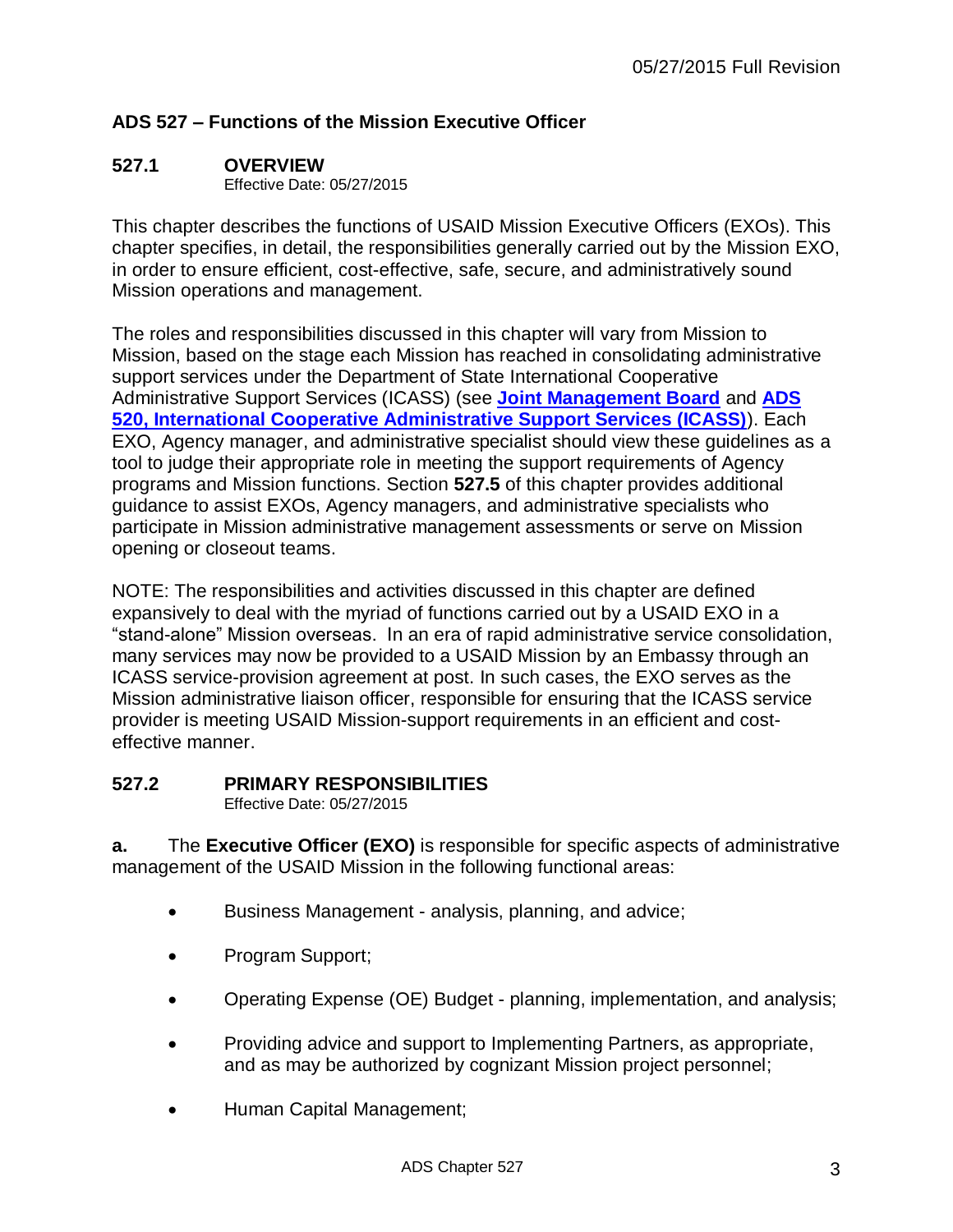- Interagency Liaison and Management of the ICASS Interagency Agreement;
- Administrative and General Services;
- Information and Records Management;
- Motor pool management;
- Security and Safety; and
- Emergency Preparedness and (as appropriate) Emergency Response/Disaster Relief Operations.

The above listed responsibilities are in coordination with the Resident Legal Officer (RLO), Resident Contracting Officer (RCO), Controller, and Program Officer.

# **527.3 POLICY DIRECTIVES AND REQUIRED PROCEDURES**

#### **527.3.1 Functions of the Mission Executive Officer** Effective Date: 05/27/2015

The Executive Officer is a key business advisor, skilled in applying strategic planning and policy formulation tools to develop and implement management solutions supporting the USAID Mission and its program objectives overseas.

The scope of an EXO's responsibilities may be determined by the

- Size and complexity of a Mission, and the scope of country and regional programs, where they exist in each Mission;
- Extent to which the Mission's administrative support services are consolidated under ICASS; and
- Availability of local or regional support services.

The areas below reflect the responsibilities of an EXO in a stand-alone USAID Mission:

# **a. Business Management, Analysis, and Planning**

**(1)** Serve as Senior Mission administrative management officer; formulating, interpreting, and implementing a wide-range of U.S. Government administrative policies at the Mission and development activity levels.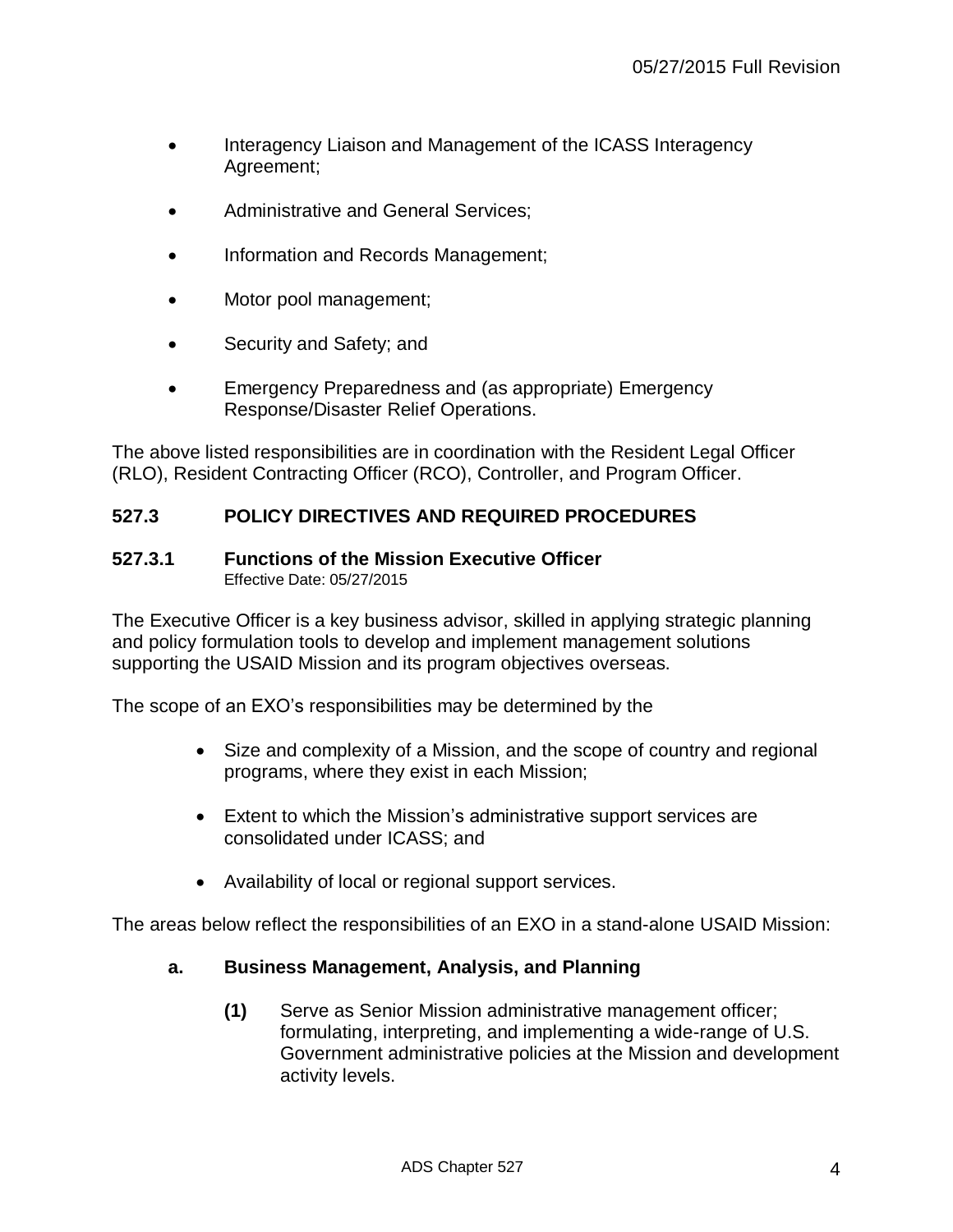- **(2)** Advise the Mission Director on internal Mission administrative matters requiring their action or attention, as well as those related to the provision of ICASS support services.
- **(3)** Develop appropriate organizational structures and staffing strategies necessary to meet the program and operational requirements of the Mission; regularly evaluate the Mission's organization, staffing, and services to ensure the efficient use of material and human resources, as well as comply with **[ADS 596,](http://www.usaid.gov/ads/policy/500/596)  [Management's Responsibility for Internal Control](http://www.usaid.gov/ads/policy/500/596)**; and consult with the Office of Human Capital and Talent Management (HCTM) on any organization and staffing changes in accordance with **[ADS](http://www.usaid.gov/ads/policy/100/102)  102**, **[Agency Organization](http://www.usaid.gov/ads/policy/100/102)**.
- **(4)** Interpret, coordinate, and implement Mission-level responses to Agency and Bureau management initiatives.
- **(5)** Develop internal management systems and implementing procedures, including the establishment and maintenance of a Mission directives system. The directives system may include Mission Orders and Mission Notices which supplement ADS policies and procedures to address any unique post-specific requirements.

NOTE: Mission directives must not repeat verbatim existing ADS policy and required procedures, but must refer to them. The minimum requirements for any Mission Order are: Authority, Responsibility, and Implementing Procedures. For guidance on how to prepare Mission Orders, see **[ADS 527sab,](http://www.usaid.gov/ads/policy/500/527sab) Guidance on [Preparing Mission Orders](http://www.usaid.gov/ads/policy/500/527sab)**.

- **(6)** Subject to the limits established for their contracting warrant, the EXO must execute contracts, purchase orders, and operatingexpense and program-funded acquisitions for Personal Service Contracts (PSC), including those for Cooperating Country Nationals (CCNs), Third Country Nationals (TCN), Off-shore PSCs, and Local PSCs in compliance with applicable Federal Acquisition Regulations (FAR) and Agency acquisition regulations and policies (see **[ADS 302, USAID Direct Contracting](http://www.usaid.gov/ads/policy/300/302)** and **[USAID](http://inside.usaid.gov/ADS/300/aidar.pdf)  [Acquisition Regulation \(AIDAR\)](http://inside.usaid.gov/ADS/300/aidar.pdf)**).
- **(7)** For administrative and program contracts managed by the EXO; prepare requests and statements of work (SOW), and function or delegate the role of Contracting Officer's Representative (COR).
- **(8)** For non-warranted actions (i.e., leases, travel, transportation, etc.),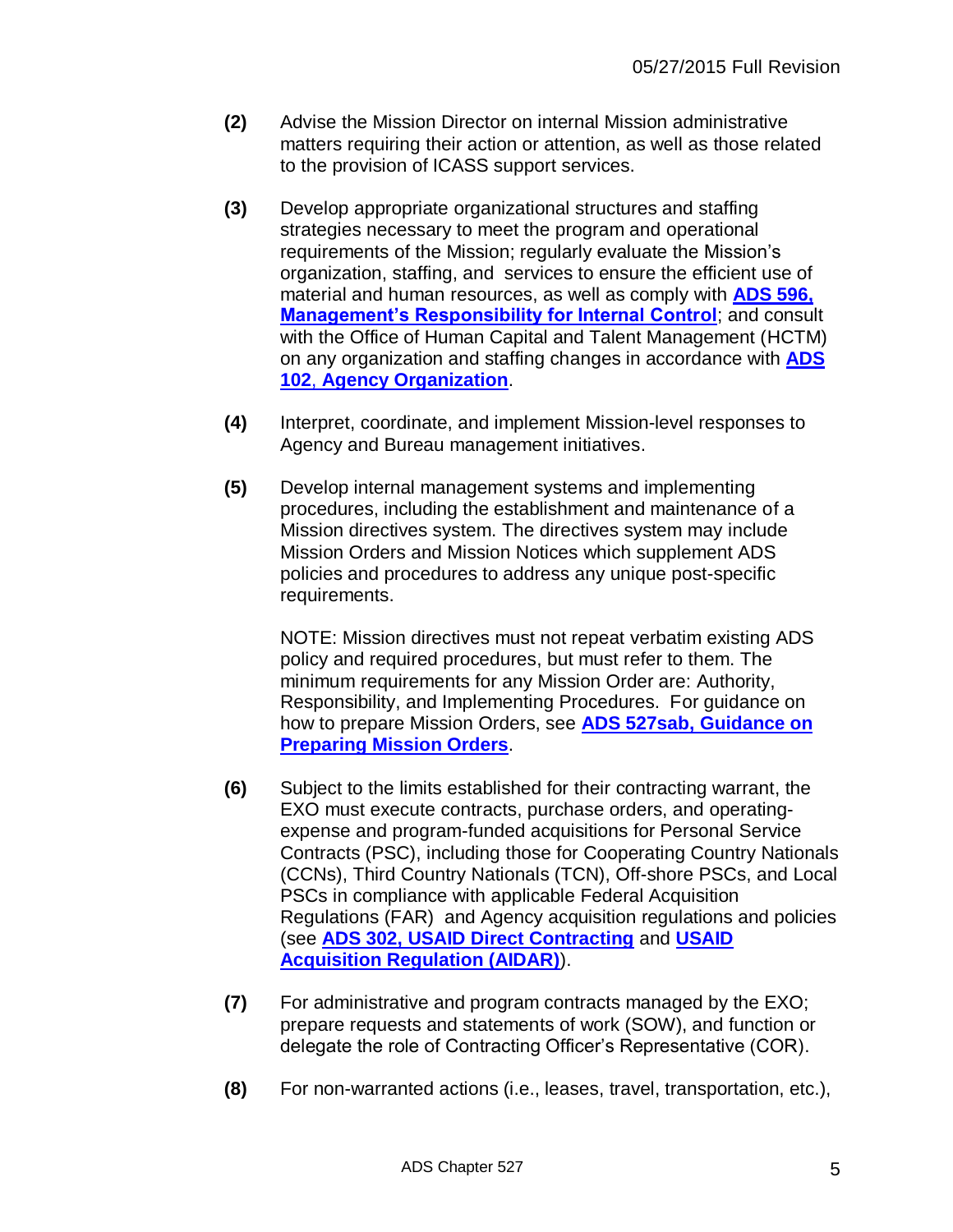comply with procurement instructions in accordance with USAID policies and procedures.

**(9)** Oversee the management of the Mission purchase and travel card program.

# **b. Program Support**

- **(1)** Actively participate as an ex-officio member of all Mission program activity teams, beginning with pre-planning stages, and through initiation, implementation, monitoring, evaluation stages, and ultimate project completion.
- **(2)** While the EXO is expected to focus primarily on the human capital and material resource aspects of achieving the Mission's development objectives, s/he may also be expected to monitor project activities generally; concentrating on ensuring that project activities are managed in compliance with USAID regulations; that the sustainability goal remains a primary objective of project activities; and ensuring that supporting local partnerships and solutions is seen as vital to achieving both replicability and sustainability after USAID project completion.
- **(3)** In addition, EXO activities may include the provision of general administrative advice regarding Mission support levels required to assure that project management teams and implementing partners can meet project goals with resources on hand.
- **(4)** Participate in the formulation of Mission program development, implementation, and monitoring and evaluation policies.

# **c. Operating Expense Budgetary Planning**

- **(1)** In coordination with the Mission Controller, develop and administer the Mission's OE budget, other administrative support related budgets, and all operational costs covered by the Agency OE account via use of the Budget Formulation and Executive Manager (BFEM) tool.
- **(2)** Collaborate with the Mission's Program and Technical Offices in formulating the annual budget resource requirements.
- **(3)** In coordination with the Mission Controller, monitor the OE budget for compliance with the forward funding policy for non-program funds (see **[ADS 602, Forward Funding, Program Funds,](http://www.usaid.gov/ads/policy/600/602) [ADS](http://www.usaid.gov/ads/policy/600/603)**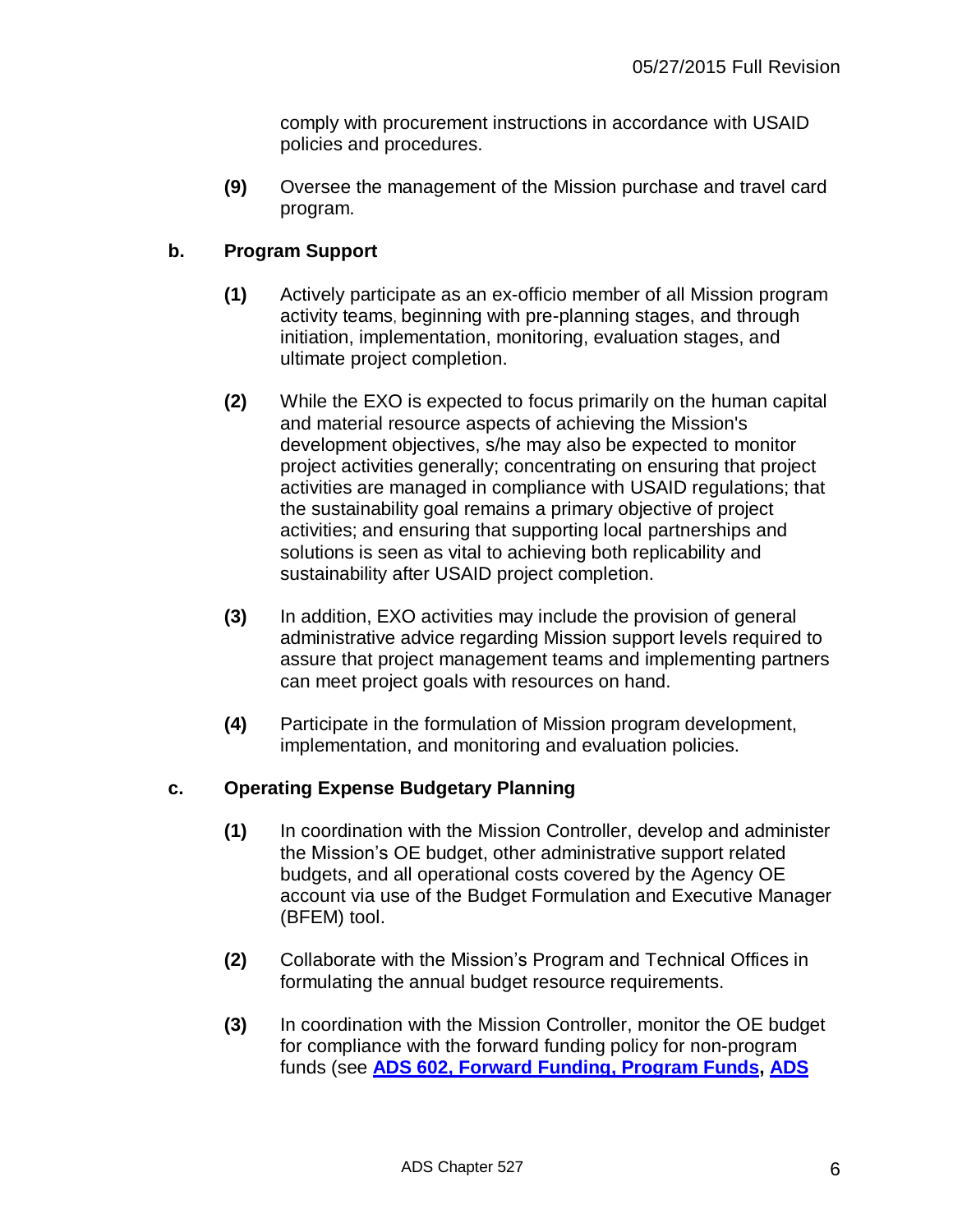**[603, Forward Funding, Non-Program Funds](http://www.usaid.gov/ads/policy/600/603)**, and **[ADS 621,](http://www.usaid.gov/ads/policy/600/621)  [Obligations](http://www.usaid.gov/ads/policy/600/621)**).

**(4)** For Executive Office procurements, ensure on-going unliquidated obligation balance review and ensure timely deobligation of balances in excess of needs and/or no longer needed (see **[ADS](http://www.usaid.gov/ads/policy/600/621)  [621](http://www.usaid.gov/ads/policy/600/621)**; **[ADS 302sat, Guidance on Closeout Procedures for A&A](http://www.usaid.gov/ads/policy/300/302sat)  [Awards](http://www.usaid.gov/ads/policy/300/302sat)**; **ADS 306**, **[Interagency Agreements](http://www.usaid.gov/ads/policy/300/306)**; and **[ADS 621maa,](http://www.usaid.gov/ads/policy/600/621maa) [Deobligation Guidebook](http://www.usaid.gov/ads/policy/600/621maa)**).

# **(5) Act as an Obligation Official** (see **[ADS 621](http://www.usaid.gov/ads/policy/600/621)**)

- Ensure operational cost/expense obligations are consistent with Agency forward funding policies;
- Regularly monitor unliquidated obligation balances (ULOs) and ensure the applicable Obligating Official/Obligations Manager timely deobligates excess or unneeded funds;
- Track quarterly accruals (see **[ADS 631, Accrued](http://www.usaid.gov/ads/policy/600/631)  [Expenditures](http://www.usaid.gov/ads/policy/600/631)**);
- Participate in the quarterly or annual Unliquidated Obligation Validation Exercise, conducted by the Bureau for Management, Management Policy, Budget and Performance, Budget Division (M/MPBP/BUD);
- Provide support for the Mission Director's annual certification of the validity of obligation and unexpended balances (see **[ADS 621](http://www.usaid.gov/ads/policy/600/621)**); and
- Ensure that procurement using OE funds complies with source and nationality requirements (see **ADS [330, Source](http://www.usaid.gov/ads/policy/300/330)  [Rules for Administrative Procurement](http://www.usaid.gov/ads/policy/300/330)**).

# **d. Administrative Support to Implementing Partners**

- **(1)** As appropriate, supply implementing partners with advice and guidance to help them operate effectively in the host country, including advice on local salary scales and benefits established at post for locally employed staff.
- **(2)** Ensure implementing partners are updated on security notices issued by the Embassy's Regional Security Officer (RSO) and, as necessary, by the CO/AO. Also, support the Office of Security's (SEC) Partner Liaison Security Office (PSLO).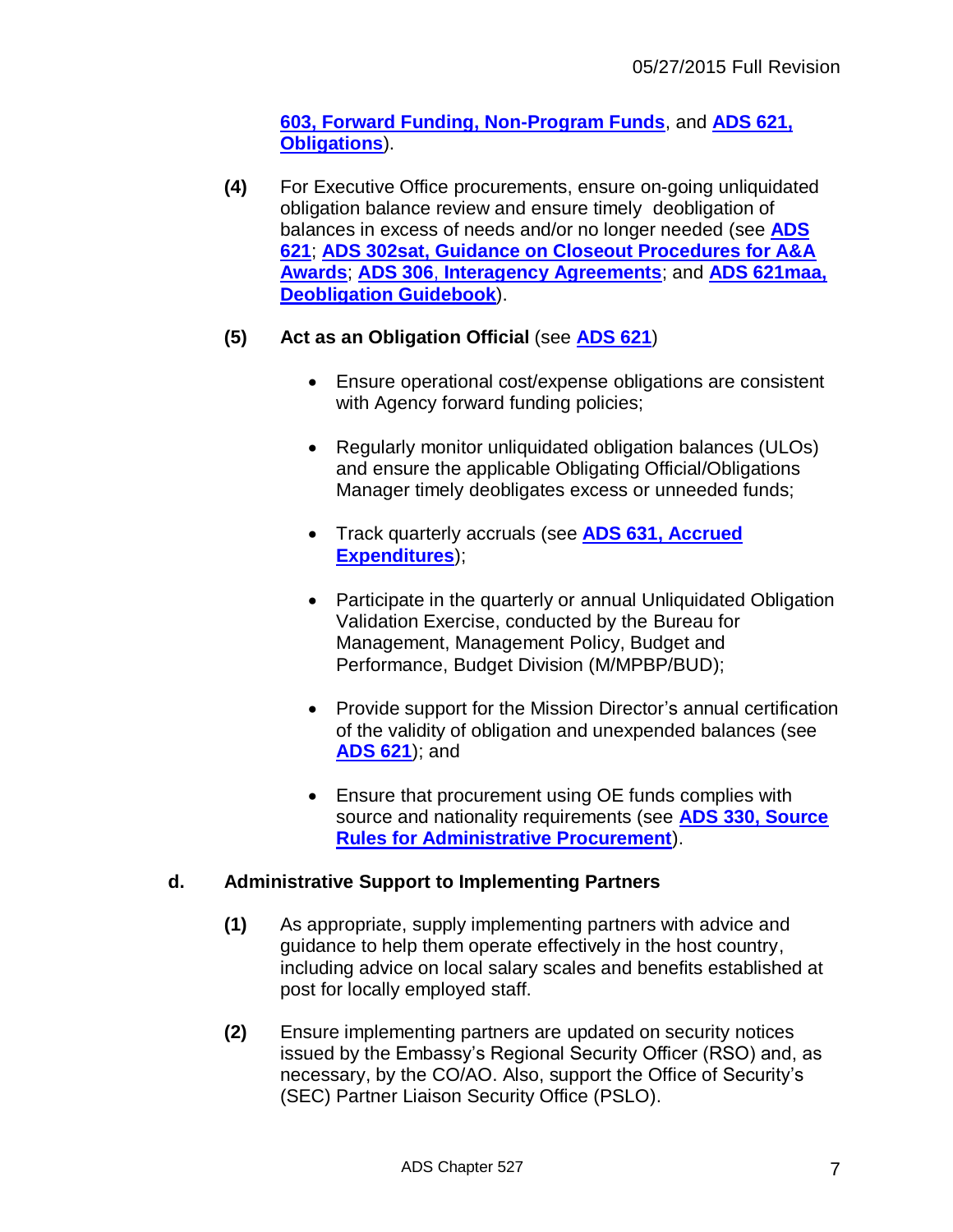## **e. Human Capital Management**

The EXO works closely with HCTM in the areas of workforce planning; recruitment; performance management; benefits and retirement; Foreign Service assignment process; classification; training; and all other HCTM programs. The EXO consults with HCTM on policy interpretation related to human capital management, as well as overseas benefits and allowances.

- **(1)** Responsible for workforce planning for the Mission, including BEFM, MRR submissions, any proposed Mission level reorganizations in consultation with HCTM, and appropriate regional bureaus, and USAID/Washington backstop offices.
- **(2)** Manage the NSDD-38 process on behalf of the Mission Director. Ensure a request via memo is sent to the Ambassador requesting concurrence for the NSDD-38. Next, develop and submit the draft NSDD-38 application to the appropriate Regional Bureau Officer for clearance within the regional bureau and subsequent forwarding to the State Department for processing. Advise HCTM Workforce Planning and HCTM Foreign Service Center Assignments Team on approvals and changes to requirements.
- **(3)** Manage the Mission's workforce requirements by:
	- Advising Mission senior managers on staffing and workforce planning issues – recommending actions and strategies to ensure maximum effective use of personnel.
	- Maintaining Mission staffing pattern for CCNs as well as consolidated staffing lists to include CCNs, PSCs, U.S. Direct-Hires (USDH), and other categories of personnel.
- **(4)** Manage the performance review process for all staffing categories.
- **(5)** Maintain constant awareness of host-country legal and statutory rulings/updates to ensure compliance with its statutory and/or regulatory requirements affecting hiring practices and personnel entitlements, consult with the RLO as necessary; collaborate with Embassy management and the RLO to ensure that the Mission abides by host country labor laws, usually through the use of a local labor attorney; provide input on local compensation plans during annual review; and represent USAID during Retirement Fund reviews.
- **(6)** Manage the Mission's personnel recruitment program, working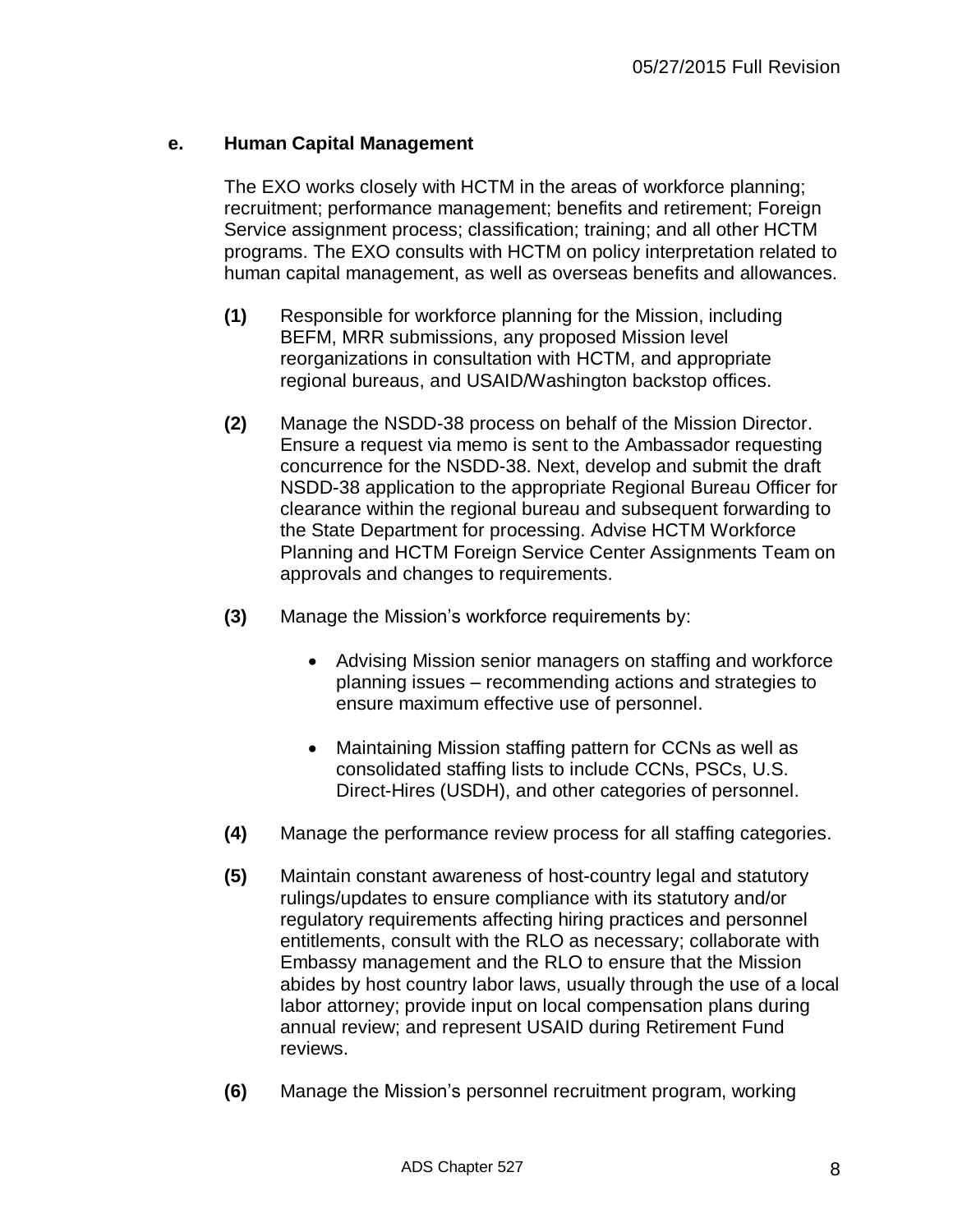closely with major stakeholders (HCTM's Foreign Service Center (FSC) and Office of Overseas Human Capital Initiatives (OHCI), post Personnel Employment Committee (PEC), Cooperating Country Nationals, etc.).

- **(7)** Exercise classification authority for USAID CCN positions as designated by HCTM/OHCI.
- **(8)** Administer the Mission's training program (including annual training plans and budgets) to ensure Mission and staff development activities support Agency goals and priorities. As appropriate, evaluate training and staff development activities for impact and, where practical, coordinate with USAID/W for the provision of local and regional course offerings for maximum participation.
- **(9)** Serve as representative for USAID in post Mission Awards programs.
- **(10)** Counsel employees and their families on a wide range of subjects, including allowances, education, housing, medical support, career development, performance planning, substance abuse, onward assignments, and professional relations.
- **(11)** Coordinate with Legal Officers and Controllers regarding implementation of the USAID ethics program, related training, and OGE 450 and OGE 278 submissions.
- **(12)** Work with Post and advise appropriate USAID-W bureaus and backstop offices on any drawdown, right-sizing, post closures, and evacuations, in order to ensure full compliance with local labor laws and all USG personnel regulations.
- **(13)** Oversee the timely issuance and ensure proper dissemination of arrival cables for reporting employees.
- **(14)** Manage the Checkout and Clearance Process at Post and ensure proper dissemination of departure cables for employees leaving post in accordance with **[ADS 451, Separations](http://www.usaid.gov/ads/policy/400/451)**.
- **(15)** Coordinate the Mission's local Telework, Work Schedule, and procedures in compliance with Agency and Post guidance.

# **f. Management Activities in Missions with Regional Responsibilities**

**(1)** Regional EXOs serve in a wide variety of Operating Units ranging from assignments to Regional Missions serving other full Missions;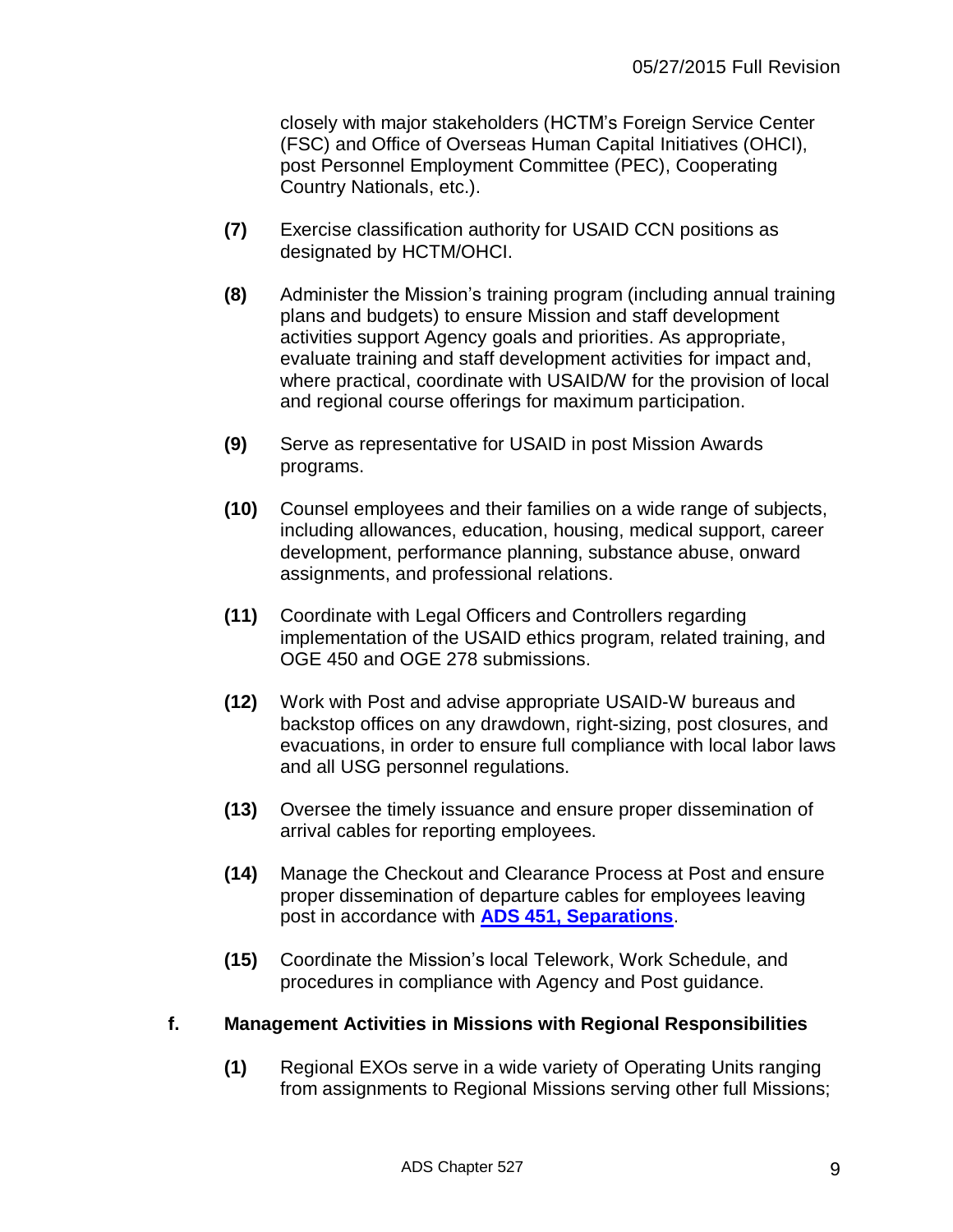and Missions that cover non-presence countries under the same Mission Director.

- **(2)** In collaboration with the assigned office or post, the EXO must develop a Memorandum of Understanding (MOU) or Agreement for each customer entity (Mission, country office, non-Presence country). At a minimum the MOU/Agreement must:
	- In conjunction with relevant Mission officers, establish the parameters for support services and general operating procedures for financial management, acquisition and assistance, legal, administrative program, etc. provided to the partner entities by each support office; and
	- Be signed by the Mission Director (or principal USAID Officer) for each supported location; and coordinated with and cleared by the heads of any support units included in the MOU (i.e. EXO, Controller, Contracting Officer, RLA, and Program Officer).

Customer entities and cognizant support offices must jointly develop service standards for all functional areas being supported; develop annual schedules for visits provided under the Agreement; specify which entities bear costs associated with specific services; develop reporting requirements after temporary duty travel (TDYs); and establish a service-management request mechanism.

## **g. Interagency Cooperative Administrative Support Services (ICASS)**

- **(1)** Represent Mission oversight of administration of the ICASS program, in close coordination with the Mission Controller, on ICASS management aspects that impact budgets.
- **(2)** Monitor, analyze, and evaluate general services functions (including leasing, facilities maintenance, real and personal property management, customs/shipping, and motor pool) provided to the Mission through ICASS; ensuring that the type, level, and charges for services conform to support agreements and USAID regulations (see **[ADS 520](http://www.usaid.gov/ads/policy/500/520)**).
- **(3)** Collaborate closely with the Department of State (DOS), and other Agency management personnel to ensure efficient shared services implementation.

## **h. Administrative Management and General Services**

Where USAID is a provider of administrative services, either as a self-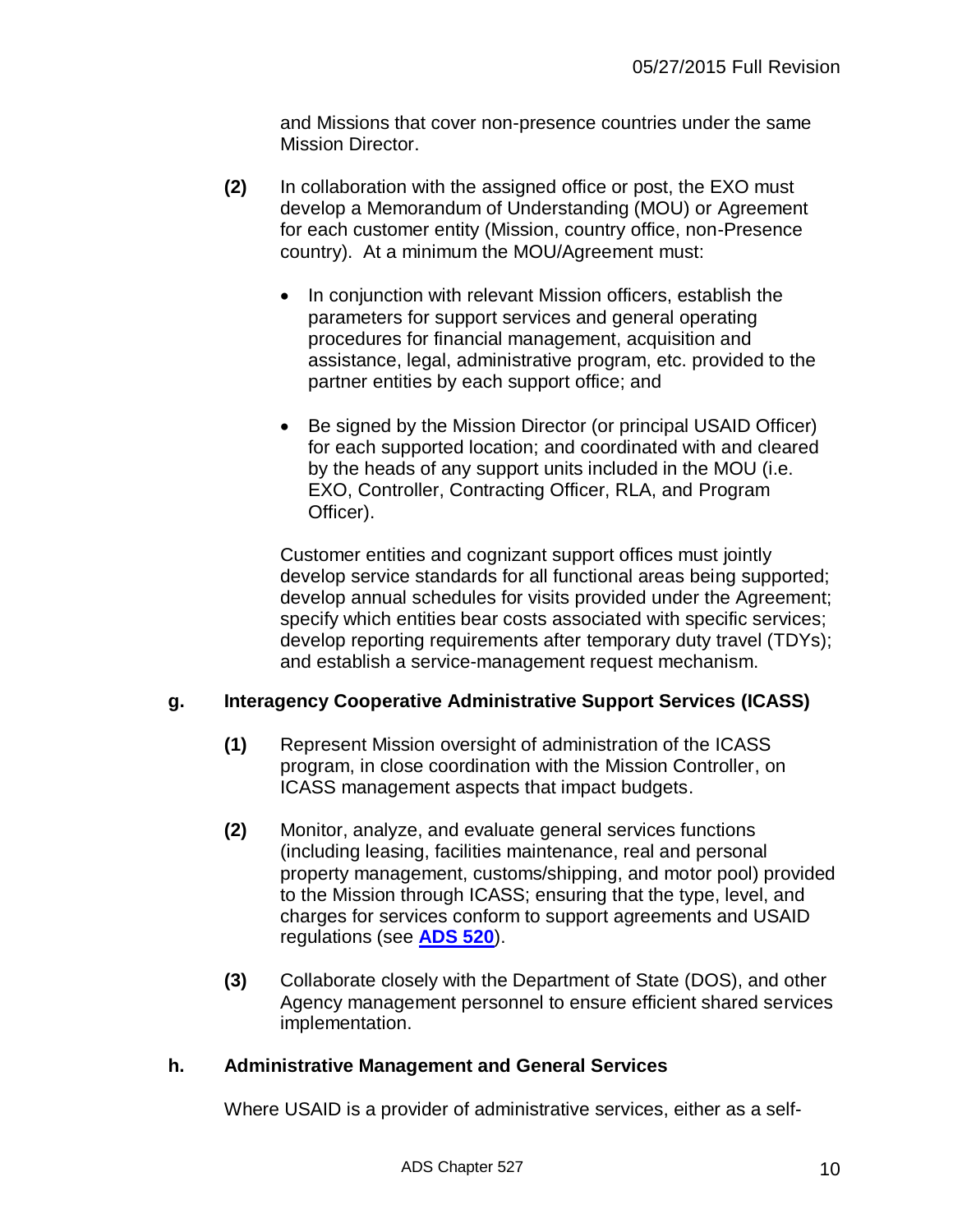supporting unit or as an Alternate Service Provider (ASP) under ICASS (see **[ADS 635, Working Capital Fund](http://www.usaid.gov/ads/policy/600/635)**), the EXO is responsible for planning and directing:

- The Mission's Residential and Office General Services maintenance operations;
- The Mission's personal property acquisition, management, and disposal programs. Ensuring compliance with Agency standards for issuing, using, and controlling the personal property of the Mission (see **[ADS 534, Personal Property Management](http://www.usaid.gov/ads/policy/500/534)  [Overseas](http://www.usaid.gov/ads/policy/500/534)**, and **[ADS 536, Use and Control of Official](http://www.usaid.gov/ads/policy/500/536)  [Vehicles](http://www.usaid.gov/ads/policy/500/536)**);
- Mission motor pool operations, including the vehicle life cycle replacement program, spare parts, driver training/safety programs, and routine maintenance to ensure efficient and effective use of resources;
- Real property acquisition and management including leasing, procurement, and disposal programs. Also, serve as the leasing officer for USAID leased properties (see **[ADS 535, Real](http://www.usaid.gov/ads/policy/500/535)  [Property Management Overseas](http://www.usaid.gov/ads/policy/500/535)**);
- In conjunction with appropriate contract and technical (architect and engineer) support personnel, manage construction of needed facilities, including review and approval of plans, specifications, designs, cost estimates, and justifications to meet all U.S. Government and host country requirements;
- Oversee the shipment and receipt of official commodities, supplies, and household effects; import and export customs clearances; oversee local and international travel reservations and ticketing; ensure that all legal and regulatory requirements are met; and manage the USAID Travel Management contract (see **[14 FAM 500, Travel, Transportation and Storage](http://www.state.gov/documents/organization/88649.pdf)** and **[ADS 522, Performance of Temporary Duty Travel in the U.S.](http://www.usaid.gov/ads/policy/500/522)  [and Abroad](http://www.usaid.gov/ads/policy/500/522)**); and
- Oversee the administration of and compliance with the allowances and differentials benefits

## NOTE: See **ADS 533, [Purchasing for USAID's Overseas](http://www.usaid.gov/ads/policy/500/533)  [Activities](http://www.usaid.gov/ads/policy/500/533)** for policies and procedures and a comprehensive listing of guidelines related to administrative procurements.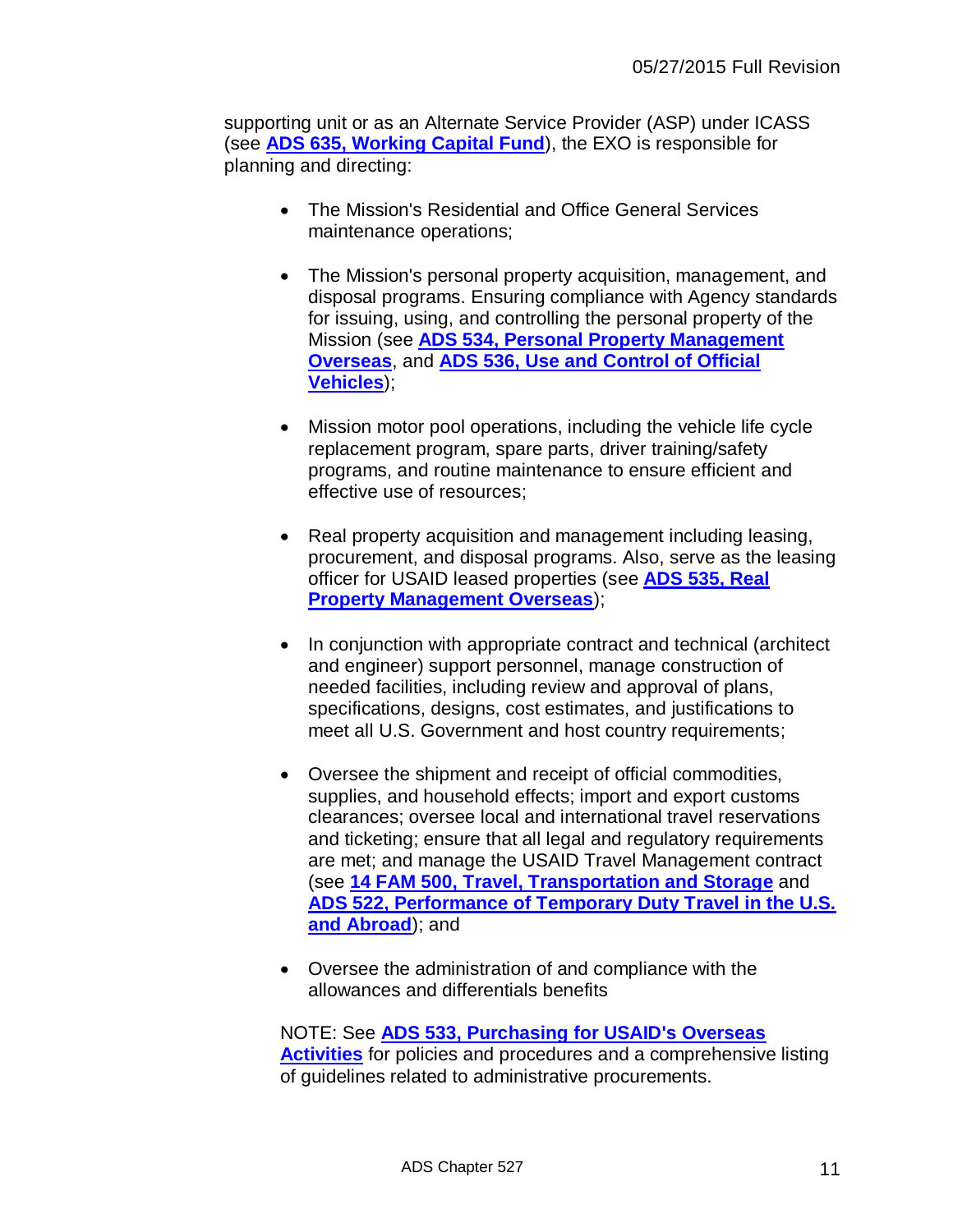## **i. Information Management, Communications, and Reporting**

As the primary representative of the Management Bureau (M) in a field post, the EXO serves as the officer responsible for oversight of Mission information management systems. Working in close collaboration, and in compliance with policies, guidance, and direction provided by M/CIO, the EXO provides general oversight of Mission information management operations as follows:

- **(1)** In conjunction with Mission information management (IT) technicians, manage Information Technology requirements, the mission's IT budget, and enterprise architecture. The EXO is also responsible for electronic and/or paper record management systems; including the management of system upgrades , system operations, and maintenance; all in compliance with federal and Agency laws and policies (see ADS 541, 545, 547, 549, and 550).
	- **(2)** As the Mission's Information System Security Officer (ISSO), prevent unauthorized and unnecessary access; review logs for appropriate use; oversee system operations; identify threats; take appropriate action to mitigate system damage; and implement countermeasures for manual and automated systems to ensure that all Mission systems are in compliance with Federal and Agency regulations and policies, and report all security incidents to M/CIO (see **[ADS 545, Information Systems Security](http://www.usaid.gov/ads/policy/500/545)**).
	- **(3)** In consultation with M/CIO, identify IT requirements, including: hardware, software, data, and telecommunications. In addition, to the degree that circumstances may require, serve as Mission and M/CIO representative at post, in any IT-related discussions/negotiations with the Embassy and/or cooperating country officials.
	- **(4)** Ensure that mechanisms are in place to protect, and prevent inappropriate disclosure of, personal information; to mitigate identity theft; adjudicate complaints; address violations; specify remedies in accordance with federal and Agency laws and policies; ensure the confidentiality of Personal Identification Information (PII), system security, data integrity and availability of IT Mission knowledge and information; and immediately report any such occurrences to M/CIO, as required.
	- **(5)** Manage the Mission's communications and records program in accordance with (see **[ADS 502, USAID Records Management](http://www.usaid.gov/ads/policy/500/502)  [Program\)](http://www.usaid.gov/ads/policy/500/502)**, to include the Agency's Disposition Schedule.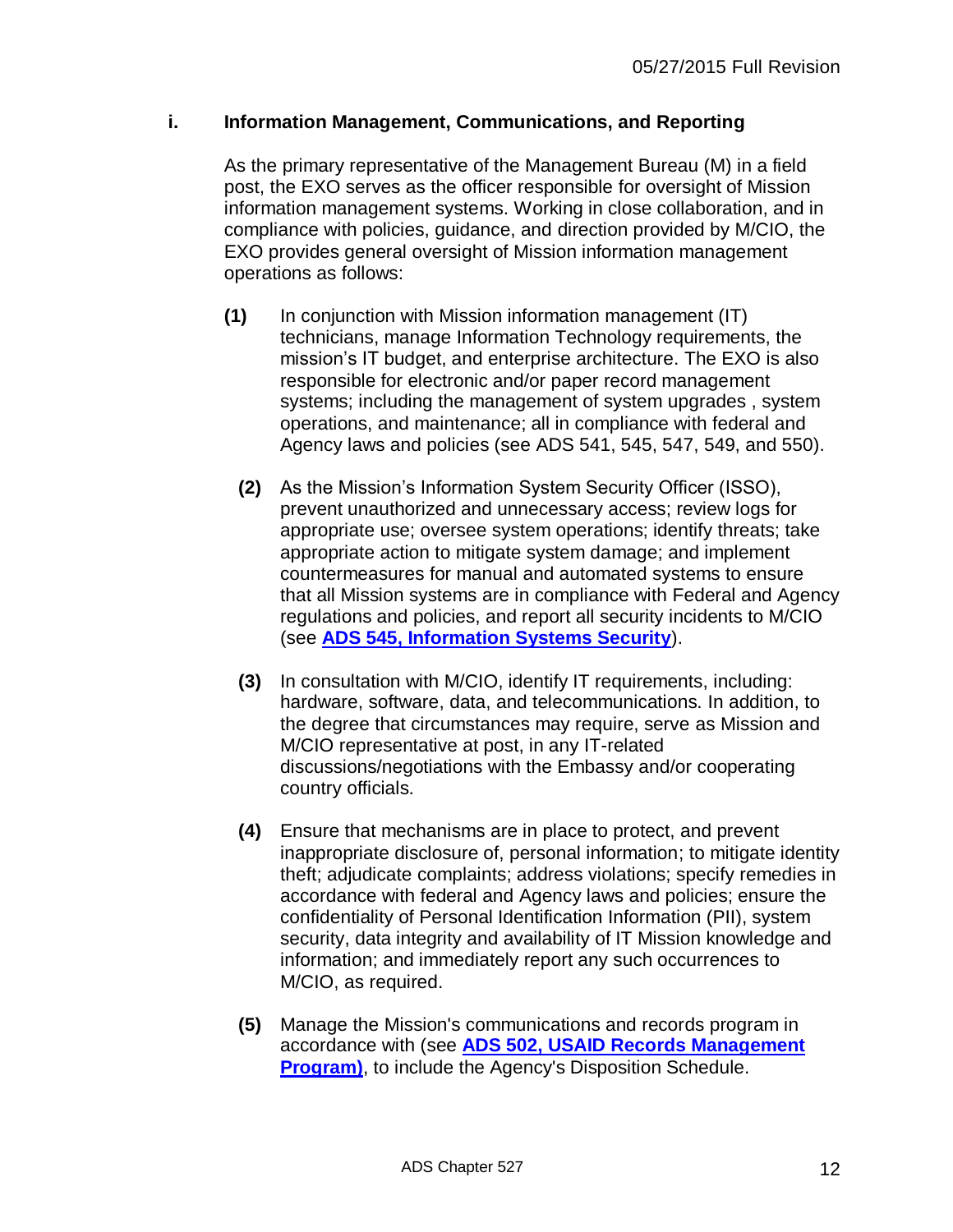- **(6)** In coordination with cognizant USAID/W offices, implement USAID and Freedom of Information Act (FOIA) initiatives (e.g., open government and transparency initiatives).
- **(7)** Ensure that data in WebPASS Post Personnel is accurate and upto-date. Respond to data calls, submit annual attestations, and coordinate with Embassy on annual Overseas Building Occupancy/Capital Security Cost Sharing requirements.

# **j. Security and Safety**

- **(1)** Oversee and implement security, health, and safety programs and procedures applicable to USAID personnel and facilities, collaborating closely with the appropriate DoS and USAID/W security, health and safety officials to ensure compliance with all security and safety requirements.
- **(2)** Serve as the Mission (Unit) Security Officer and, in collaboration with the Embassy RSO and the USAID Office of Security, ensure compliance with and implementation of the security programs contained in ADS Chapters 561 through 568. Coordinate with the RSO to ensure that all personnel are familiar with required drills, including Duck and Cover and Fire Drills, and routine tests of speaker systems, and are prepared to take appropriate actions in each case.
- **(3)** Serve as a member of the Post Occupation Safety and Health Committee; and coordinate with the Regional or Post Medical Officer, DoS Safety, Health, and Environmental Management/ Post Occupational Safety and Health Officer, (SHEM/POSHO) and General Services Officer (GSO) to implement best practices in health and sanitation.
- **(4)** Coordinate with SEC for background investigations of USPSC contractors and coordinate with the RSO for security clearance investigations of CCN and TCN PSCs.
- **(5)** Coordinate and cooperate with the USAID Office of Inspector General (OIG) on all investigations.
- **(6)** Ensure that Mission staff train and practice using the security communication equipment used for the Emergency and Evacuation (E&E) net. Ensure that the Mission performs preventive maintenance on communications system equipment.
- **(7)** Responsible for the enforcement of established Personnel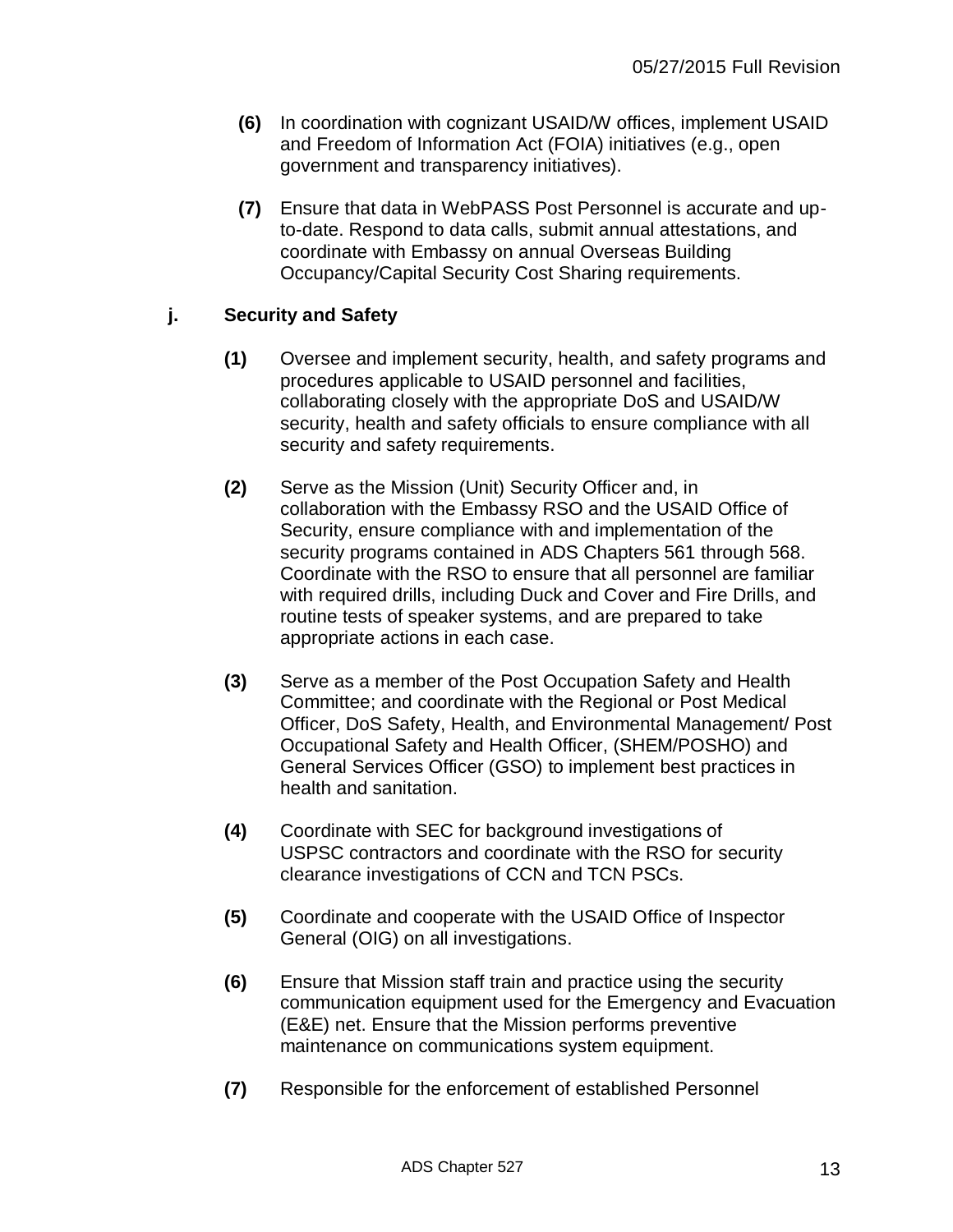Recovery (PR) procedures to ensure the safety and traceability of assigned personnel. This includes the responsibility for the maintenance, security, assignment, and recovery of signal devices and all other related equipment on a day-to-day basis.

- **(8)** Coordinate with the RSO and oversee all staff training in support of required security policies and procedures.
- **(9)** Coordinate with one or all of the following; Emergency Action Committee (EAC), RSO, and SEC on the selection, purchase, use, maintenance, repairs, life cycle, drivers training, accountability, and destruction of Level C and D armored vehicles. The primary point of contact for an EXO is the SEC on all armored vehicle issues.
- **(10)** Coordinate with SEC to install and maintain access control equipment, forced entry/ballistic resistant (FE/BR) doors and windows, close circuit television (CCTV) systems, public address system, imminent danger notification system (IDNS), alarm systems, key watcher system, medico locks & keying, walk through metal detectors (WTMD), active and passive anti-ram barriers, Xray machines, and explosive trace detection units, security communication systems, and personnel recovery equipment systems.

## **k. Emergency Preparedness and (where applicable) Emergency Response Operations/Disaster Relief Operations**

- **(1)** Serve as USAID officer responsible for ensuring that USAIDspecific emergency response plans and procedures are fully compatible with Post plans and procedures; promote first responder training for all USAID personnel at post; and, as may be appropriate, in coordination with Embassy personnel, establish an alternate communications and support center for use in case of emergency.
- **(2)** Coordinating closely with Post Management, administer logistics for emergency evacuations, lock down, and temporary Mission shut down.
- **(3)** In the absence of any other USAID officer so designated, serve as Mission Disaster Relief Officer; preparing, updating and implementing the Mission Disaster Recovery plan.
- **(4)** Serve as a member of the Post Emergency Action Committee; participate in preparation and updating of post emergency action plans; and serve as USAID action officer, implementing emergency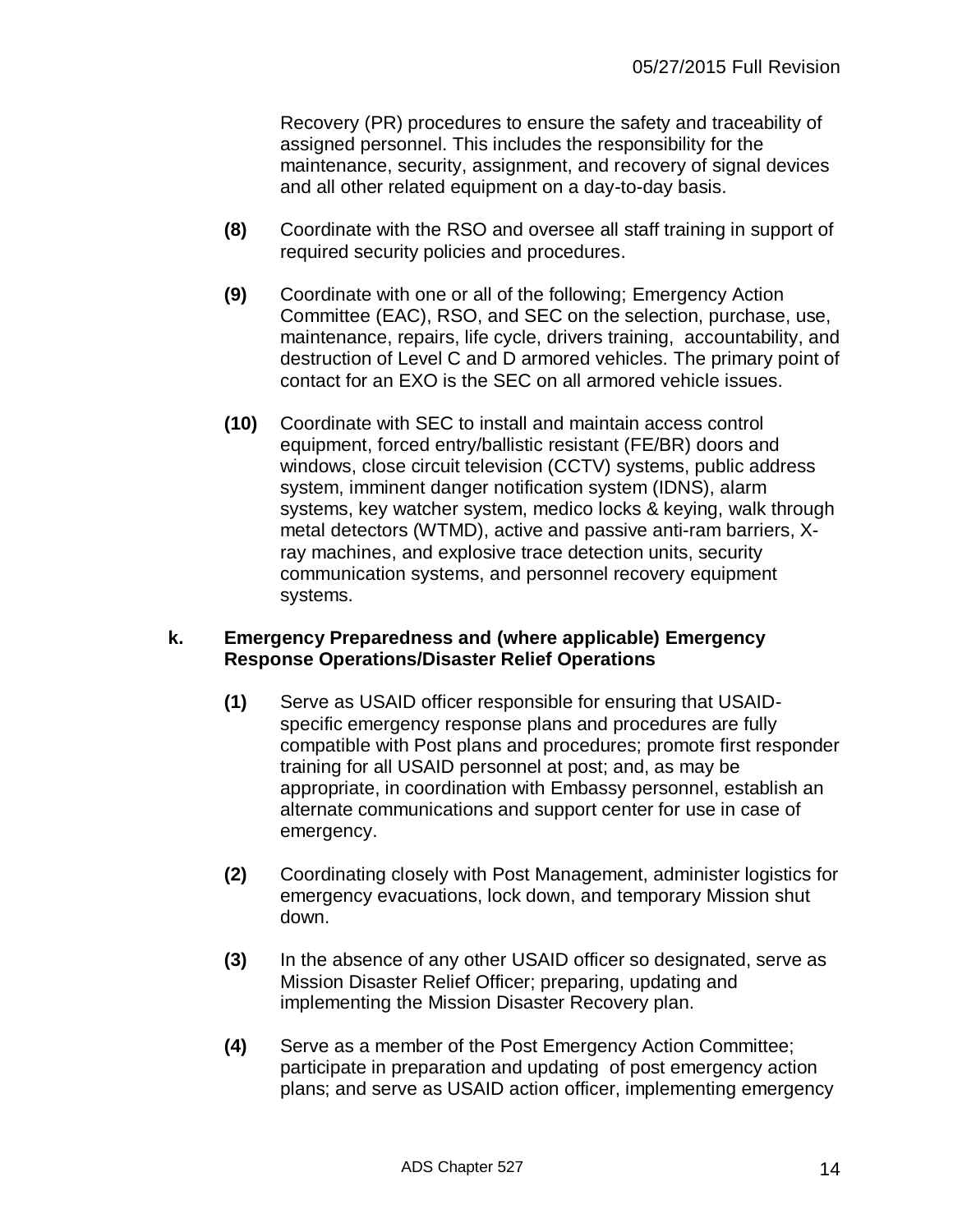action and/or drawdown plans as may be determined necessary.

# **527.3.2 EXO and Mission Controller Functions**

Effective Date: 05/27/2015

Mission Executive Officer and Controller functions represent separate and distinct professional skills and management controls and must not be combined, except as noted in paragraph **c.** below.

- **a.** The EXO and the Controller must maintain close coordination for OE and program-funded administrative budget formulation and execution as well as ensure availability of funds to meet budget requirements.
- **b.** The EXO and the Controller must maintain close coordination for spending transactions in the Agency accounting system, to include obligation, disbursement, accruals, de-obligation, and annual certifications.
- **c.** Under special circumstances of a temporary nature (for example, where USAID is starting-up or phasing-out a Mission), the possibility of a combined Controller/EXO function may be considered, along with alternative possibilities for providing EXO services regionally or through TDY assistance. If a Mission Director believes these functions can be combined, s/he sends their recommendation to the appropriate USAID/W Geographic Bureau, including reference to the means by which the Mission expects to maintain the separation of the "obligating" and "certifying" functions of those two positions. The Bureau must then determine approval with the concurrence M/MS/OMD Office Chief, and the M/CFO Chief Financial Officer.

## **527.3.3 EXO and Program Officer Functions**

Effective Date: 05/27/2015

There may be rare occasions at some of the Agency's smaller-staffed Missions where a qualified EXO performs both administrative and program support functions in a combined EXO-Program position. This scenario requires a multi-functional Foreign Service Officer who possesses many of the basic skill-sets required of EXOs and Program Officers. For example, in a combined EXO-Program environment, many administrative support services would be provided by an ICASS service provider or otherwise outsourced, while the USAID Executive Office would retain service coordination and oversight responsibilities, and possibly some procurement/contracting and personnel functions for the Mission.

If the Mission believes these functions can be combined, the Mission Director will send a recommendation to the appropriate USAID/W Geographic Bureau, which must determine approval with the concurrence of the AA/M and the M/MS/OMD Office Chief.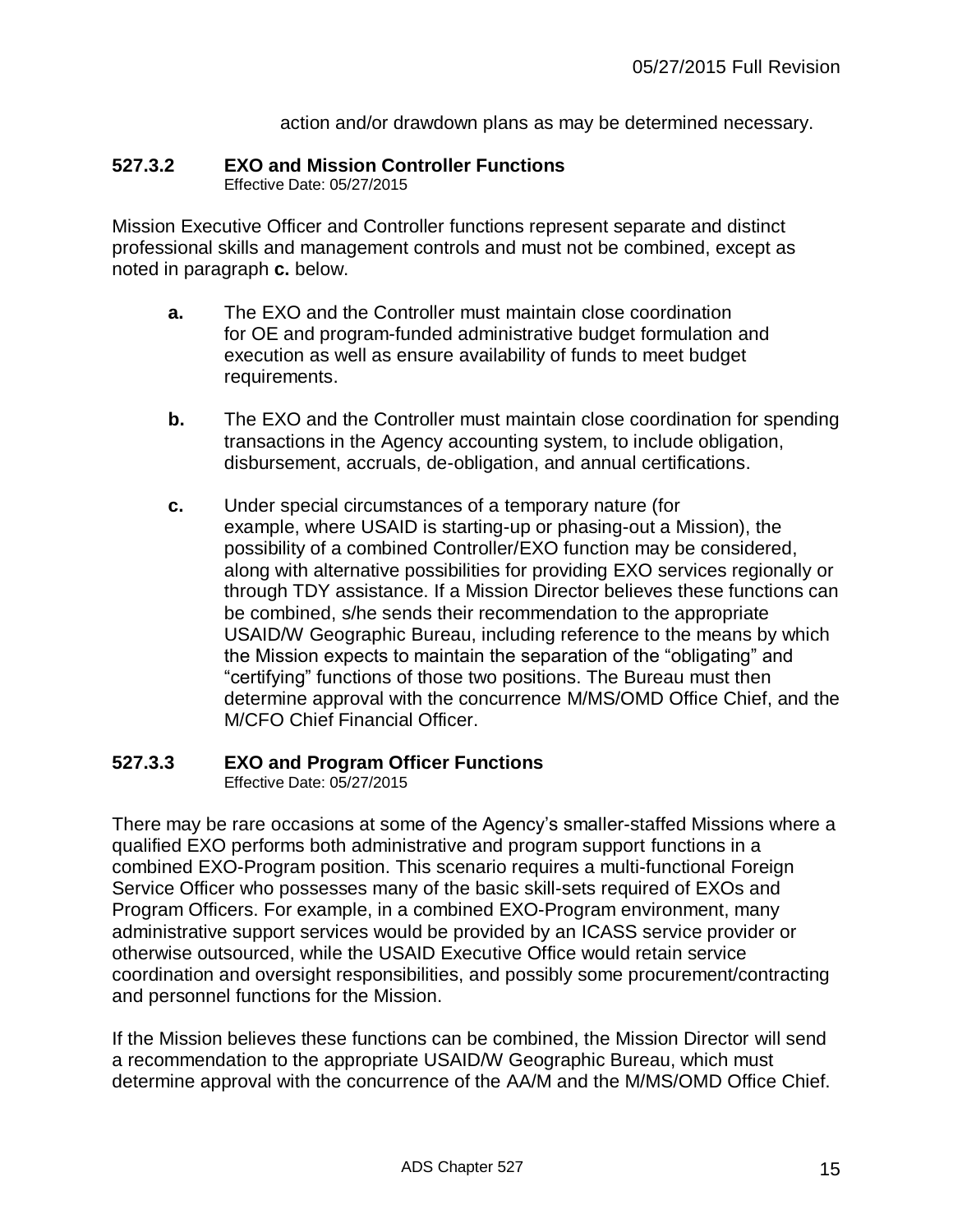#### **527.3.4 EXO Relationships with Embassy Administrative Offices and Other U.S. Government Agencies** Effective Date: 05/27/2015

As a general rule, the EXO routinely collaborates with the Embassy Management Officer/Counselor, General Services Officers, Budget and Finance Officer, and Human Resources Officer on matters pertaining to U.S. Mission management, interagency collaboration, and services procured through ICASS.

As an active participant, and in collaboration with the Mission senior staff in the interagency decision-making processes, the EXO represents and advocates on behalf of USAID on interagency committees and on other US Mission working groups, contributing to US Mission-wide policy, reports, documents, and activities, such as "rightsizing" exercises, US Mission requests for resources, and high-level/VIP visits.

The EXO participates in Post-level reviews (coordinated by the DoS Office of Allowances) related to authorization of post allowances, danger pay, cost-of-living allowances (COLA), per diem, and other changes in post specific entitlements. The EXO also liaises with the Embassy Administrative Offices and monitors the quality and quantity of services agreed upon and provided under the ICASS system.

The EXO serves on interagency committees and panels, such as:

- Interagency Housing Board (IAHB),
- Eligible Family Member (EFM) employment committee,
- Local ICASS council working groups and committees,
- Emergency preparedness and response committee,
- Mission resource planning and performance review committees,
- Mission and interagency awards committees,
- Property Survey Board, and
- CCN compensation surveys.

#### **527.3.5 EXO Relationships with M/MS/OMD and Other USAID/W Offices** Effective Date: 05/27/2015

The EXO liaises with M/MS/OMD regarding the interpretation and clarification of approved policies and procedures at posts abroad and, when necessary, requests M/MS/OMD to arbitrate policy implementation issues.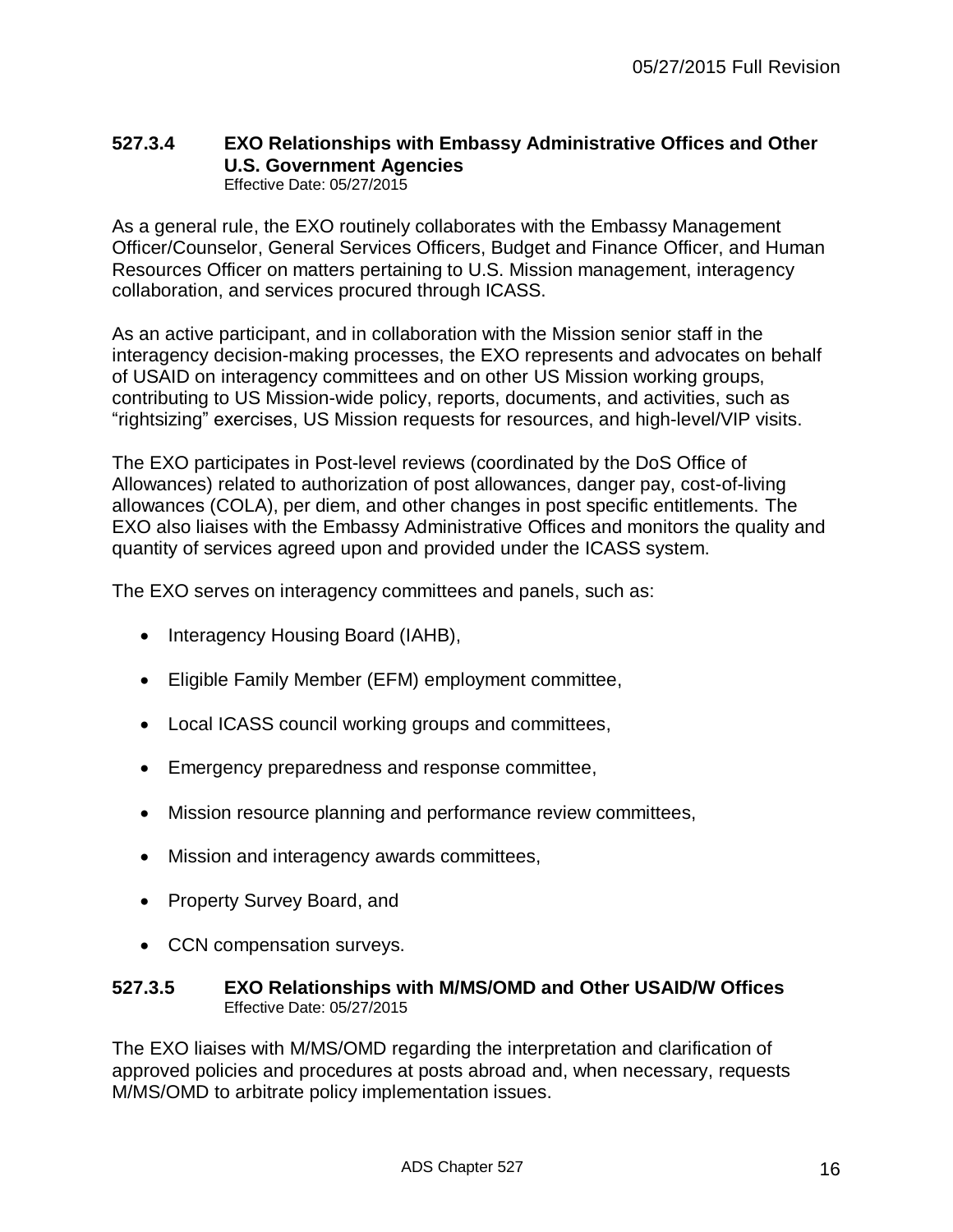The EXO works closely with M/MS/OMD technical specialists in the areas of nonexpendable property, real property, procurement, and policy management. When practical, the EXO may request M/MS/OMD to act as a liaison between the Mission, USAID/W, and DoS, or other public and private sector entities regarding security and procurement issues.

The EXO will also rely on M/MS/OMD, to the extent that management-related issues and projects require, to liaise and coordinate with Regional Bureaus, HCTM, SEC, and other M Bureau offices, such as:

- M/CIO;
- M/CFO;
- M/MPBP;
- (M/OAA); and
- M/MS, including its three divisions:
	- Travel and Transportation Division (TTD),
	- Information and Records Division (IRD), and
	- Headquarters Management Division (HMD)

as may be necessary to ensure full compliance with USAID regulations and requirements.

#### **527.4 MANDATORY REFERENCES**

- **527.4.1 External Mandatory References** Effective Date: 05/27/2015
- **a. [14 FAM 500 Employee Logistics](http://www.state.gov/m/a/dir/regs/fam/14fam/index.htm)**
- **b. [Federal Acquisition Regulation \(FAR\)](http://www.usaid.gov/ads/policy/300/aidar) Parts 1-52**
- **c. [Foreign Assistance Act \(FAA\) of 1961, as amended](http://www.usaid.gov/ads/policy/400/faa)**
- **d. [Foreign Service Act \(FSA\)](http://www.usaid.gov/ads/policy/400/fsa)**
- **527.4.2 Internal Mandatory References** Effective Date: 05/27/2015
- **a. ADS 101, Agency [Programs and Functions](http://www.usaid.gov/ads/policy/100/101)**
- **b. [ADS 102, Agency Organization](http://www.usaid.gov/ads/policy/100/102)**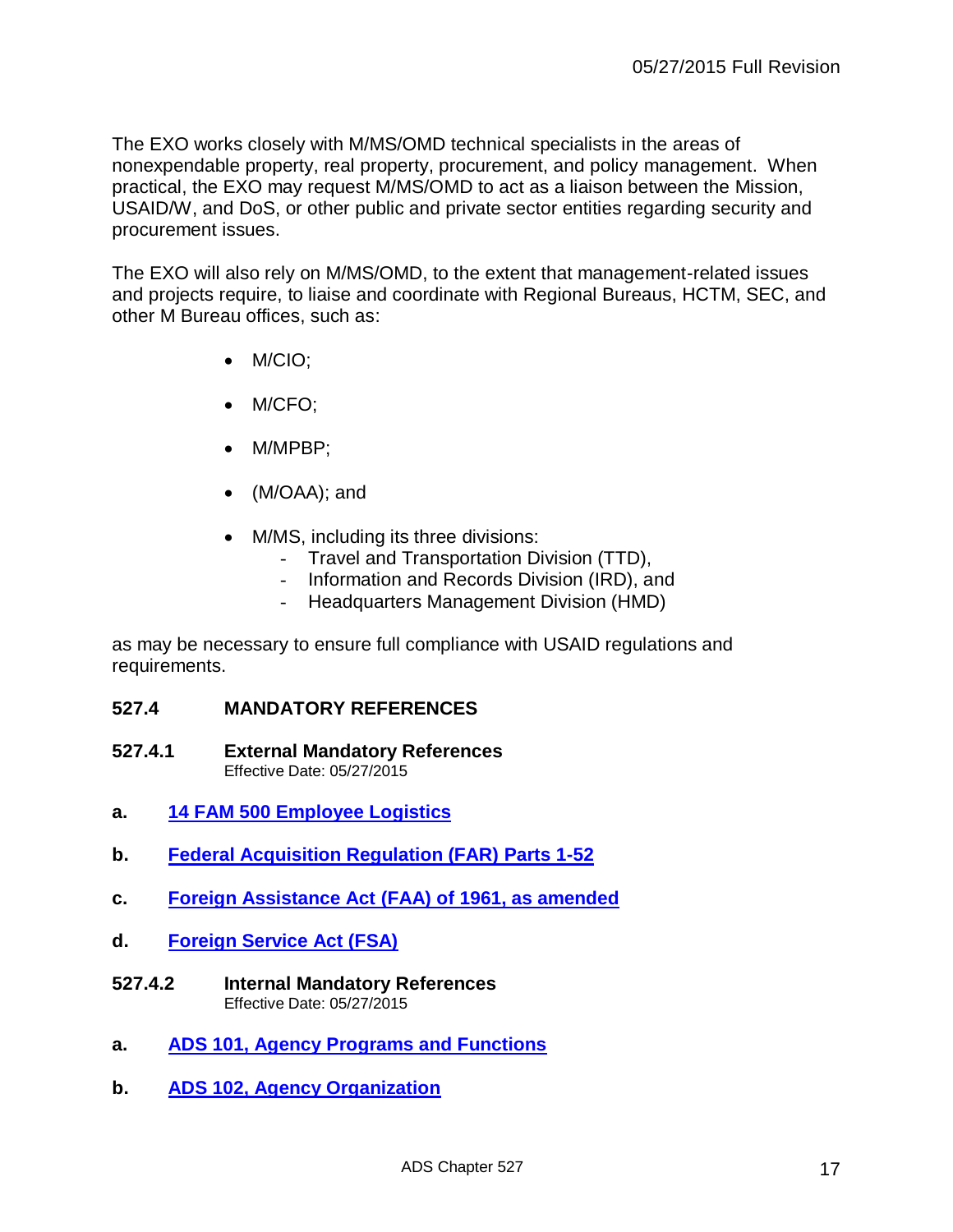- **c. [ADS 103, Agency Programs and Functions](http://www.usaid.gov/ads/policy/100/103)**
- **d. [ADS 109, Ethics and Standards of Conduct](http://www.usaid.gov/ads/policy/100/109)**
- **e. [ADS 302, USAID Direct Contracting](http://www.usaid.gov/ads/policy/300/302)**
- **f. [ADS 330, Source Rules for Administrative Procurement](http://www.usaid.gov/ads/policy/300/330)**
- **g. [ADS 331, Simplified Acquisitions, Micro-purchases,](http://www.usaid.gov/ads/policy/300/331) and Use of the USAID [Worldwide Purchase Card](http://www.usaid.gov/ads/policy/300/331)**
- **h. [ADS 451, Separations and Exit Clearance](http://www.usaid.gov/ads/policy/400/451)**
- **i. [ADS 502, the USAID Records Management Program](http://www.usaid.gov/ads/policy/500/502)**
- **j. [ADS 520, International Cooperative Administrative Support Services](http://www.usaid.gov/ads/policy/500/520)  [\(ICASS\)](http://www.usaid.gov/ads/policy/500/520)**
- **k. [ADS 522, Performance of Temporary Duty Travel in the U.S. and Abroad](http://www.usaid.gov/ads/policy/500/522)**
- **l. [ADS 527maa, Administrative Guidance on How to Open an Overseas](http://www.usaid.gov/ads/policy/500/527maa)  [Operating Unit](http://www.usaid.gov/ads/policy/500/527maa)**
- **m. [ADS 527mab, Guidance on How to Close a USAID Mission –](http://www.usaid.gov/ads/policy/500/527mab) Checklists**
- **n. [ADS 527mac, Mission Management Assessment Guidance](http://www.usaid.gov/ads/policy/500/527mac)**
- **o. [ADS 533, Purchasing Overseas](http://www.usaid.gov/ads/policy/500/533)**
- **p. [ADS 534, Personal Property Management Overseas](http://www.usaid.gov/ads/policy/500/534)**
- **q. [ADS 535, Real Property Management Overseas](http://www.usaid.gov/ads/policy/500/535)**
- **r. [ADS 536, Use and Control](http://www.usaid.gov/ads/policy/500/536) of Official Vehicles**
- **s. [ADS 545, Information Systems Security](http://www.usaid.gov/ads/policy/500/545)**
- **t. [ADS 547, Property Management of IT Resources](http://www.usaid.gov/ads/policy/500/547)**
- **u. [ADS 561-568, Security](http://www.usaid.gov/ads/policy)**
- **v. [ADS 601, Funding Source](http://www.usaid.gov/ads/policy/600/601)**
- **w. [ADS 602, Forward Funding, Program Funds](http://www.usaid.gov/ads/policy/600/602)**
- **x. [ADS 603, Forward Funding, Non-Program Funds](http://www.usaid.gov/ads/policy/600/603)**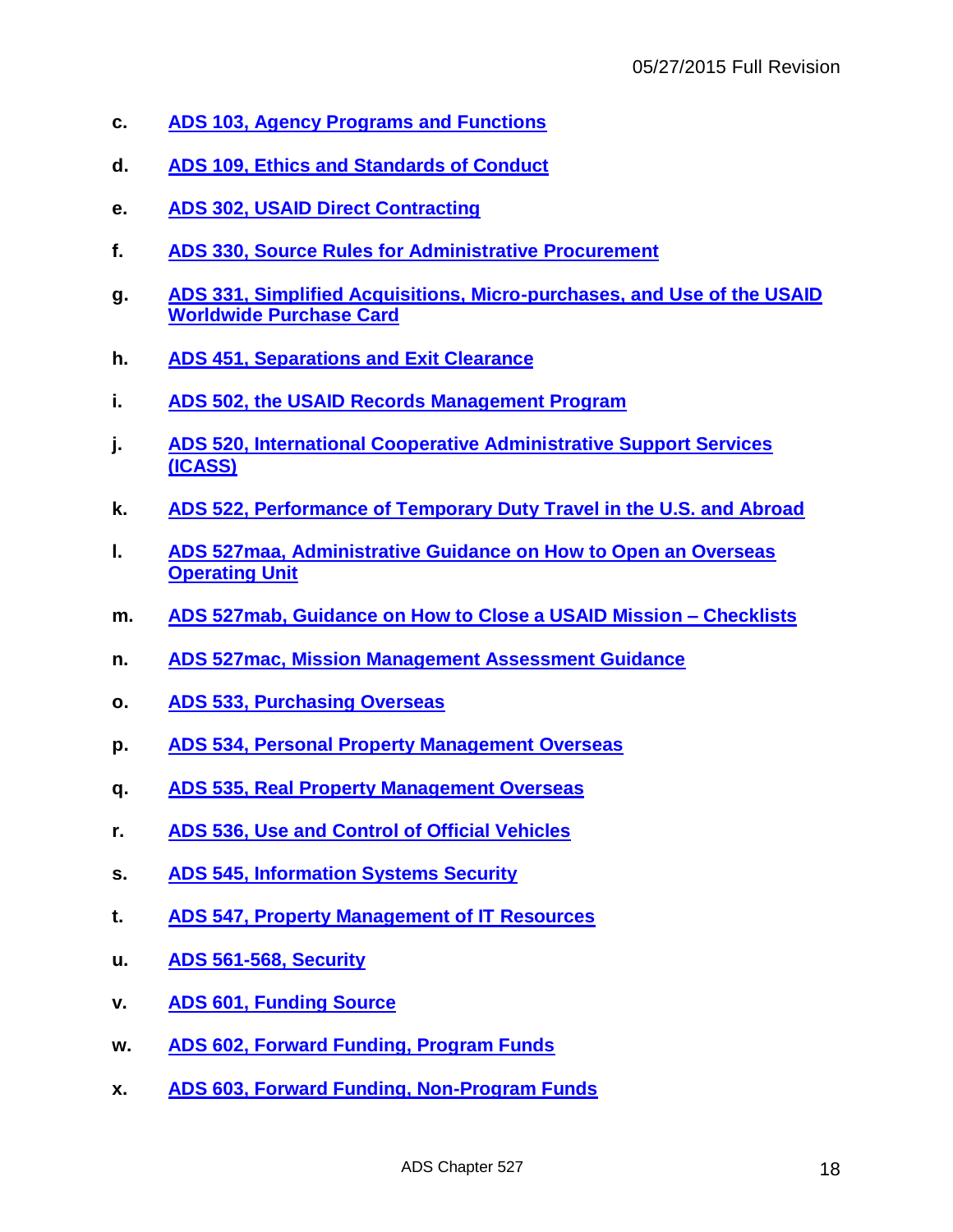- **y. [ADS 621, Obligations](http://www.usaid.gov/ads/policy/600/621)**
- **z. [ADS 631, Accrued Expenditures](http://www.usaid.gov/ads/policy/600/631)**
- **aa. [ADS 634, Administrative Control of Funds](http://www.usaid.gov/ads/policy/600/634)**
- **ab. [Agency for International Development Acquisition Regulations \(AIDAR\)](http://www.usaid.gov/ads/policy/300/aidar)**
- **ac. [CIB 90-12, Guidance for AID Missions –](http://www.usaid.gov/work-usaid/aapds-cibs) Closing Out Contracts, Grants and [Cooperative Agreements,](http://www.usaid.gov/work-usaid/aapds-cibs) and other relevant AAPDs and CBs, as included in [http://www.usaid.gov/work-usaid/aapds-cibs.](http://www.usaid.gov/work-usaid/aapds-cibs)**
- **527.5 ADDITIONAL HELP** Effective Date: 05/27/2015
- **a. [ADS 527sab, Guidance on Preparing Mission Orders](http://www.usaid.gov/ads/policy/500/527sab)**
- **b. [ADS 527sac, Management Services Review Guidelines \(MSRG\) and](http://www.usaid.gov/ads/policy/500/527sac) [Executive Officer Transition Guidance](http://www.usaid.gov/ads/policy/500/527sac)**
- **c. [ADS 527sad, Sample Administrative Operational Close-Out Plan](http://www.usaid.gov/ads/policy/500/527sad)**
- **527.6 DEFINITIONS**

Effective Date: 05/27/2015

The terms and definitions listed below have been included into the ADS Glossary. See the **[ADS Glossary](http://www.usaid.gov/ads/policy/glossary)** for all ADS terms and definitions.

## **communications and records (C&R)**

Planning, controlling, directing, organizing, training, promoting, and other managerial activities related to the creation, maintenance and use, and disposition of records. The purpose of communications and records is to achieve adequate and proper documentation of Federal policies and transactions and effective and economical management of Mission operations. (**Chapter 527**)

## **contract management**

The management and direction of USAID's procurements, including implementation of USAID's unique procurement policies, regulations, and standards in both USAID/W and overseas. (**Chapter 527**)

# **Executive Officer (EXO)**

A term used by some agencies to identify the officer responsible for administrative and program support activities. (6 FAM 700) (**Chapters 527** and **[535](http://www.usaid.gov/ads/policy/500/535)**)

## **general services**